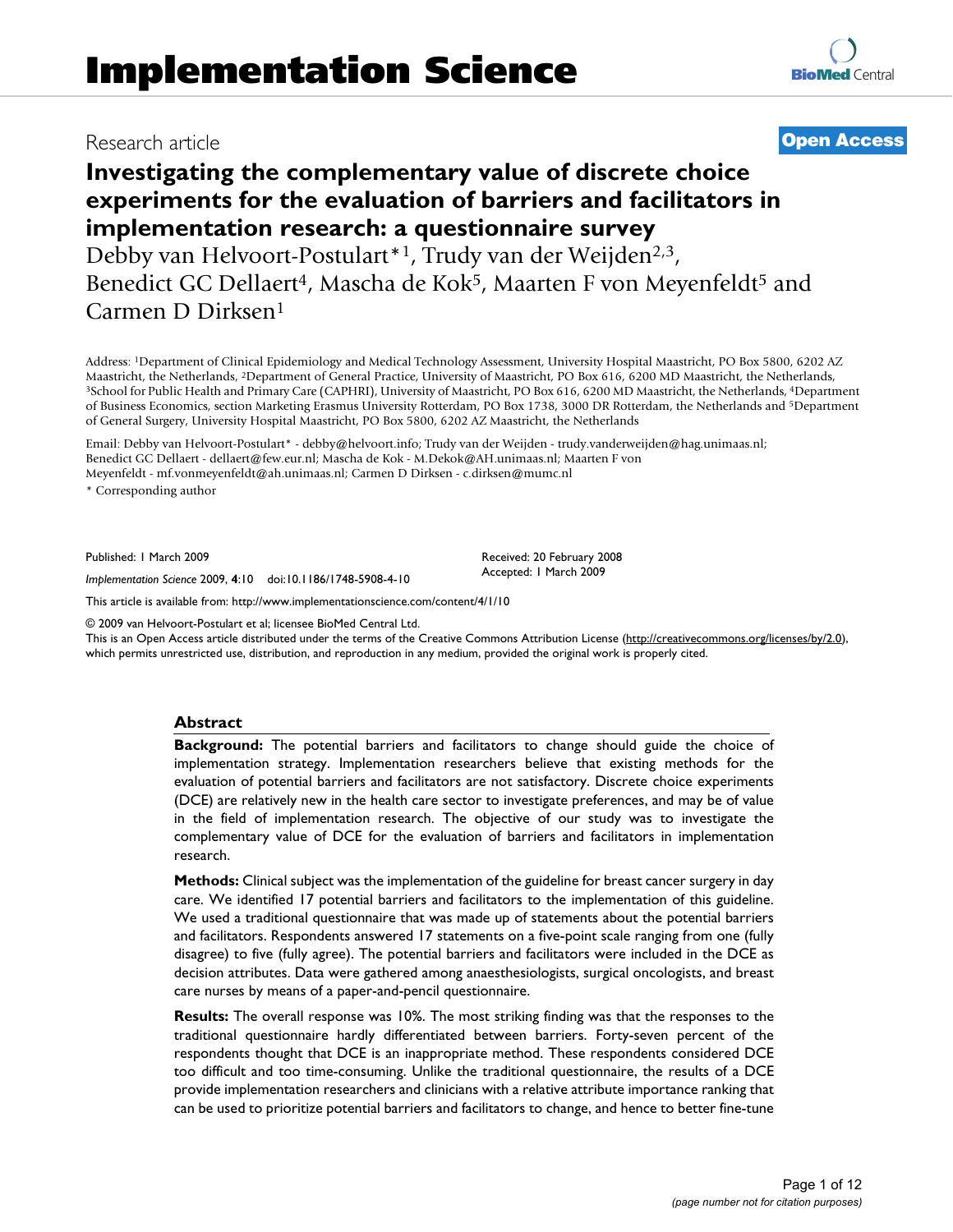the implementation strategies to the specific problems and challenges of a particular implementation process.

**Conclusion:** The results of our DCE and traditional questionnaire would probably lead to different implementation strategies. Although there is no 'gold standard' for prioritising potential barriers and facilitators to the implementation of change, theoretically, DCE would be the method of choice. However, the feasibility of using DCE was less favourable. Further empirical applications should investigate whether DCE can really make a valuable contribution to the implementation science.

### **Background**

There are numerous implementation strategies available that have proven to be at least moderately effective in bringing about change [1-3]. Current insight in implementation research is that the choice of implementation strategy should be guided by a diagnostic analysis that starts with describing the gap between current care and optimal care [4]. An important part of the diagnostic analysis is the identification of barriers and facilitators to change. Until now, studies identifying barriers and facilitators to change have been carried out using a combination of qualitative and quantitative methods, such as casespecific questionnaires, semi-structured in-depth interviews, focus group interviews, and non-participating observation [5]. These methods have some limitations. First, they generally yield many barriers, but do not provide information with respect to the relative importance, or prioritizing, of the barriers. Second, existing instruments hardly differentiate between barriers, and consequently may overestimate the importance of less important barriers and underestimate the importance of more important barriers. Third, these traditional methods have a non-compensatory character, which may be problematic because in decision processes concerning the implementation of change it is often the case that facilitators can partly compensate for barriers. These limitations associated with the methods that are currently applied in implementation research have revealed the need for an alternative research methodology for the evaluation of barriers and facilitators. Discrete choice experiments (DCE) to investigate preferences are relatively new in the health care sector, and may be of value in the field of implementation research. DCE is a stated preference method that presents individuals with a number of choices. Each choice consists of two or more hypothetical profiles, and for each choice, people are asked which profile they would choose. Forcing people to make choices and trade-offs is a big advantage of DCE over the methods that are currently applied in implementation research. For us, this is a strong motivation to introduce DCE in implementation research. If DCE proves to have a complementary value for the evaluation of barriers and facilitators, the choice of implementation strategy will be based on factors that more accurately reflect individuals' preferences and trade-offs, and the strategies will be tailored to the preferences of those concerned with the actual implementation.

The objective of our study was to investigate the complementary value of DCE for the evaluation of barriers and facilitators in implementation research. To meet this objective, we compared the results of a traditional questionnaire with the results of a DCE. Note that we use the term 'traditional' to refer to common, well-known research methodologies that are usually used in implementation research, in contrast to the DCE method that is new in the field of implementation research. We would expect *a priori* that DCE would overcome the previously mentioned limitations associated with using a traditional questionnaire. Especially, DCE makes it possible to gain insight into the relative importance of barriers to the implementation of change, and the trade-offs people make between barriers on the one hand and facilitators on the other hand. DCE therefore more closely reflects actual implementation decisions.

Respondents were expected to be unfamiliar with DCE, but also are actually involved in implementation processes and hence users of the results and responsible for getting the research findings into practice. Therefore, we asked respondents for their opinions about the feasibility of DCE. In particular, we asked for the completion time, the difficulty of the questions, and the appropriateness of DCE. The traditional questions are well-known, easy to administer and take little time to complete. Furthermore, the traditional method is often applied in implementation research, which is a strong indicator of its feasibility. DCE, on the other hand is new in implementation research, so we decided to evaluate only the feasibility and acceptance of this novel development.

## **Methods**

## *Clinical subject*

The clinical subject of this study was the implementation of the guideline for breast cancer surgery in day care. Breast cancer care causes a significant burden to the health care budget, which can mainly be attributed to surgical treatment [6], including hospitalization. In the University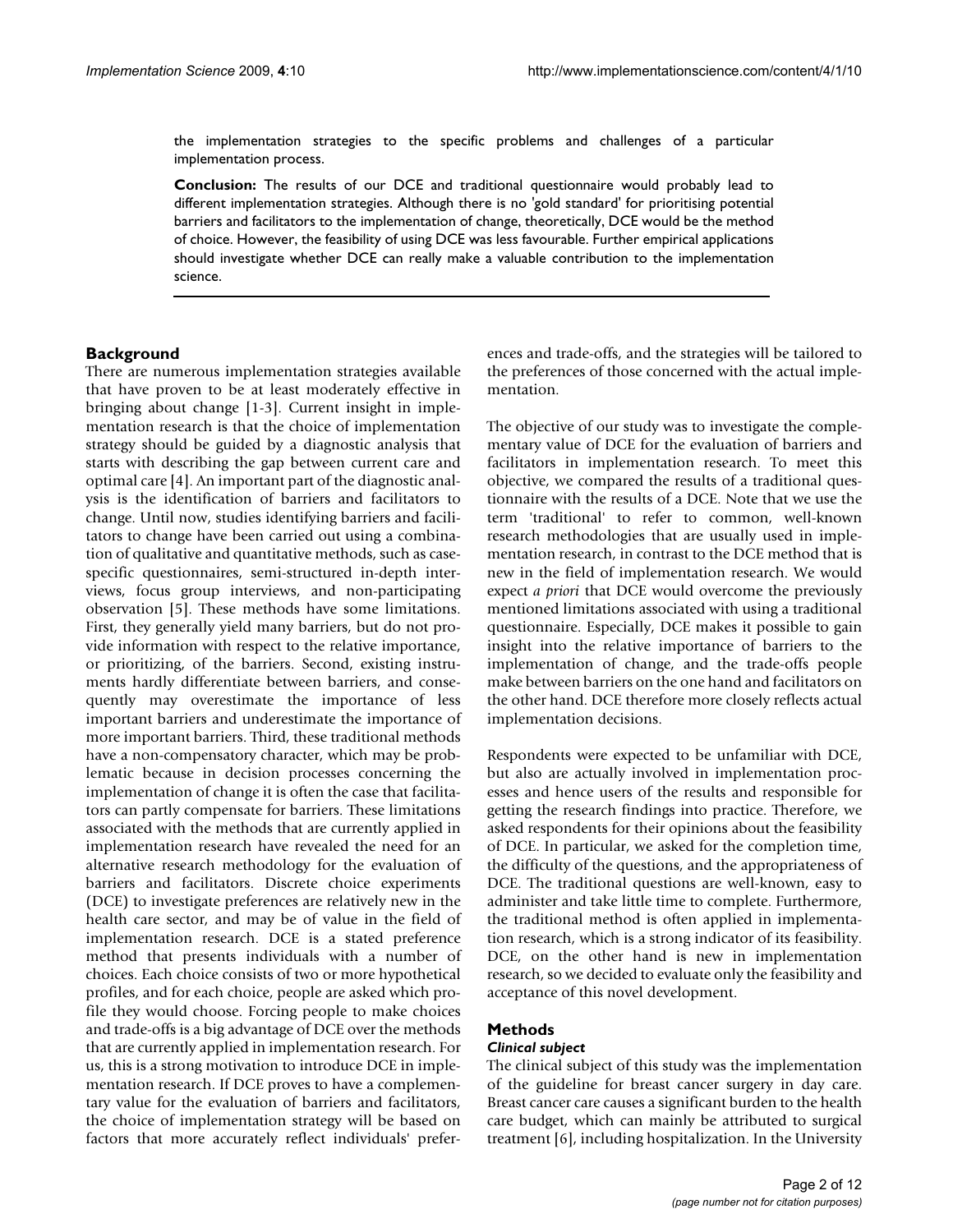Hospital Maastricht, the Netherlands, an ambulatory surgery programme for breast cancer was developed and evaluated under the title of 'Breast pathology treated in day care: blessing or a curse?' [7]. Major objective of this programme was to reduce the length of hospital stay. The programme consists of a structured care system, including education and counselling, dedicated anaesthesia, active participation of the patient in her own treatment plan and in the decision to go home, and home nursing care. Traditionally, the surgical oncologist has been the specialist who analyses the type of breast pathology presented. Preventive procedures, early diagnosis of non-palpable lesions, breast conserving therapy, and lymph node sparing therapy have raised possibilities to reduce the burden of breast cancer surgery. The role of the breast care nurse was introduced to improve patient counseling. While the clinician's activities are limited to solving medical problems, the breast care nurse performs all coordinating tasks to create a programme that runs smoothly. Through these developments, diagnosis and treatment of breast pathology have gained a more multidisciplinary character. A decrease in the burden of surgery may limit the need for hospital-based supportive care. Similarly, this leads to a demand for strict coordination of the different steps and disciplines involved. Moreover, responsibilities for aspects of care need to be reallocated to other persons: from hospital-based supportive caregiver towards informal caregiver, from clinician to nurse specialist, from ward nursing staff to outpatient nursing staff, and from hospital-based nursing staff to home care nursing staff. Evaluation of the programme revealed that the breast cancer care programme was safe, reduced hospital stay, resulted in a high level of patient satisfaction, and resulted in lower cost of hospital stay. The guideline for breast cancer surgery in day care is currently being implemented in four other centres in the Netherlands as part of the implementation study entitled 'Introduction of a breast cancer care program in ultra short stay in four early adopter hospitals: implementation and evaluation'. Up till now, the Dutch Institute for Healthcare Improvement has not published the guideline for breast cancer surgery in day care officially.

### *Discrete choice experiment*

The DCE presented in this paper is described in detail elsewhere [8]. Therefore, we will now present the DCE method to the extent that the information is relevant for understanding of the present paper. For more theoretical background information about DCE, the interested reader is referred to Louviere *et al.* [9].

DCE is a stated preference method to measure preferences for products and services. It is based on the assumption that in general decisions are not based on a single criterion, but on several factors considered jointly [10]. In DCE jargon, these factors are called 'attributes'. A DCE consists of five stages: identifying the attributes of interest, assigning levels to the attributes, presenting profiles to individuals which involve different levels of the attributes, obtaining preferences for the profiles, and analyzing the responses.

A typical DCE starts with identifying the potential influential attributes. In our experiment, the attributes, being the potential barriers and facilitators to the implementation of the guideline for breast cancer surgery in day care, were selected on the basis of interviews with doctors and nurses who are all specialized in breast cancer surgery. In addition, we used the experience gained from the previously mentioned study 'Breast pathology treated in day care: blessing or a curse?' [7]. From the guideline for breast cancer surgery in day care that is composed of multiple recommendations, we selected the 12 key recommendations closely related to the surgical procedure (Appendix 1). Recommendations for the other parts of the programme were omitted. The 17 most frequently mentioned potential barriers and facilitators to the implementation of the 12 key recommendations were retained and included in the DCE as decision attributes.

Each of these attributes had two levels (Table 1). To handle these large numbers of potentially influential attributes, we used hierarchical information integration (HII). This is an alternative to standard discrete choice experiments when too many attributes are involved. HII relies on the assumption that, when confronted with complex decisions or evaluations involving numerous elements, people are able to divide a set of decision attributes that influence their choice behaviour into subsets that can be labelled in terms of high-order decision constructs, then evaluate each decision construct separately and aggregate their evaluations of each decision construct to choose between competing opportunities [11-13]. For details about our HII application, we refer to our Health Economics paper [8].

A full factorial design would require 512 profiles, too many for meaningful research. We therefore used fractional factorial designs based on an orthogonal main effects design. Profiles were paired into choice sets using a foldover design. This means that each of the profiles was combined with its 'foldover' profile. A foldover profile includes the exact opposite attribute levels of the original profile and, therefore, ensures a completely orthogonal design.

Next, respondents were presented with a series of pairwise profiles (choice sets) involving different levels of the attributes. Within each choice set, the profiles were labelled 'circumstances A' and 'circumstances B', and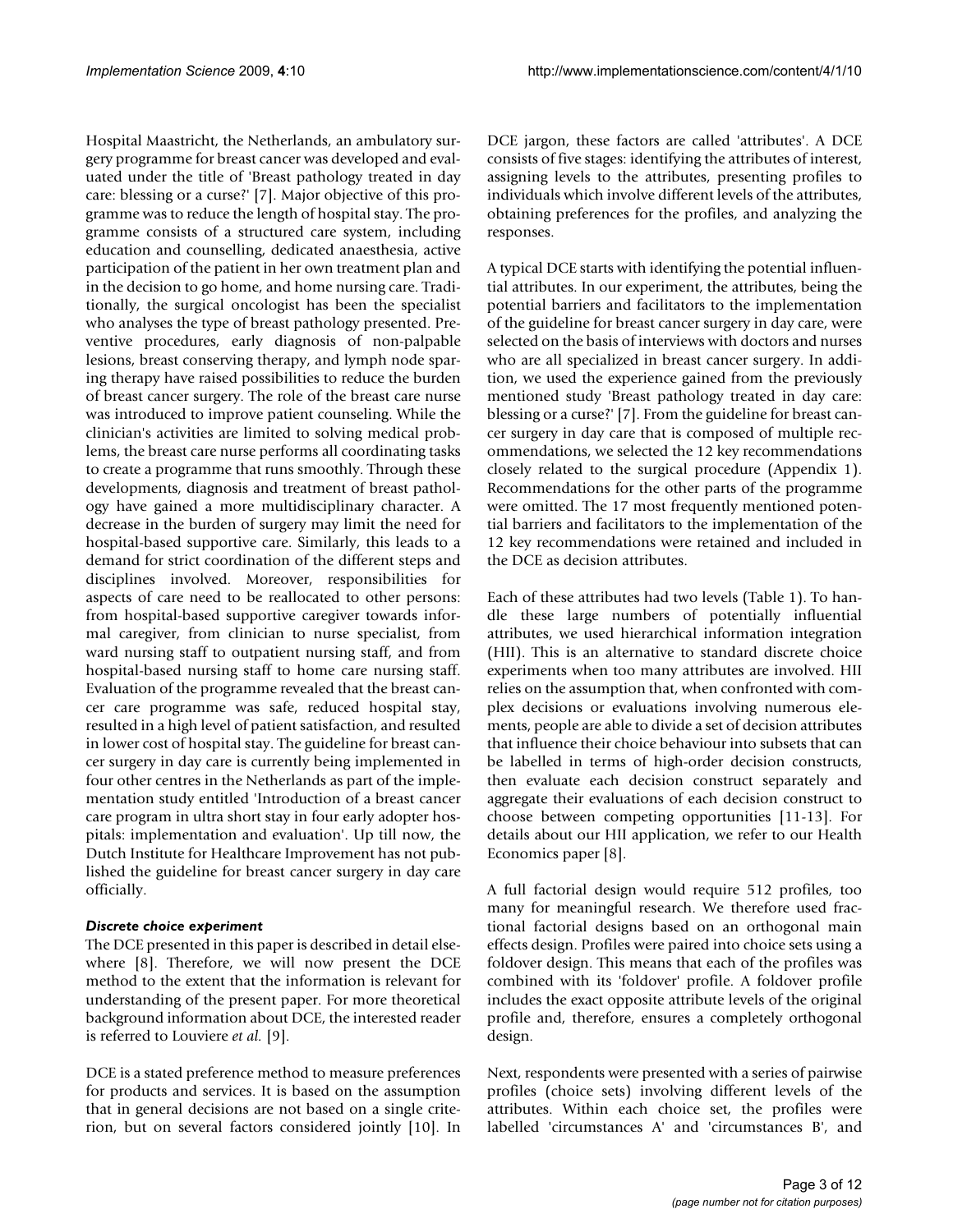| Table 1: Attributes and levels included in the discrete choice experiment |  |
|---------------------------------------------------------------------------|--|
|---------------------------------------------------------------------------|--|

| <b>Attributes</b>                                                 | Levels                                                               |
|-------------------------------------------------------------------|----------------------------------------------------------------------|
| I. day surgery unit                                               | not available; available                                             |
| 2. breast care nursing staff                                      | less than one full time equivalent; one full time equivalent or more |
| 3. compensation                                                   | financial decline; no negative financial consequences                |
| 4. discharge criteria                                             | not formulated: formulated                                           |
| 5. collaboration agreements with home care organizations          | no; yes                                                              |
| 6. patients/patient organizations                                 | do not cooperate; cooperate                                          |
| 7. colleagues                                                     | do not cooperate; cooperate                                          |
| 8. management                                                     | do not cooperate; cooperate                                          |
| 9. ward nursing staff                                             | do not cooperate; cooperate                                          |
| 10. expertise home care nurses                                    | Insufficient; sufficient                                             |
| 11. written information after diagnosis                           | not available; available                                             |
| 12. preoperative counselling                                      | not put in writing; put in writing                                   |
| 13. written information at discharge                              | not available; available                                             |
| 14. possibility to choose between day care and hospital admission | no; yes                                                              |
| 15. patient satisfaction                                          | remains the same; increases                                          |
| 16. status of the guideline                                       | not published; published                                             |
| 17. time investment                                               | more time-consuming; as much or less time                            |

respondents were asked to choose between the two profiles for the implementation of breast cancer surgery in day care. Furthermore, respondents could select the 'neither' option if they did not find any of the two profiles acceptable for implementation. For an example of a discrete choice task see Additional file 1.

The choices were used to estimate the overall choice – or utility – model. Random parameters logit modelling was used to estimate this discrete choice model. We used the software package NLOGIT 3.0 (Econometric Software Inc.). The dependent variable was the choice alternative selected by the respondent. The independent variables were the 17 potential barriers and facilitators to the implementation of the guideline for breast cancer surgery in day care. We calculated the relative importance of the attributes as described in the literature [*e.g.*, [12]]. The 17 attributes were regarded as sources of respondents' utility, because the attributes are more or less important for successful implementation of this guideline. The overall utility may therefore be described as an evaluation of how attractive it is to implement the guideline for breast cancer surgery in day care, given the circumstances described by the attributes.

### *Traditional questionnaire*

To enable comparison of DCE with a traditional questionnaire, the same potential barriers and facilitators to the implementation of the guideline for breast cancer surgery in day care that were selected for the DCE were translated into statements (Appendix 2). Nine statements (1, 2, 4, 5, 11, 12, 13, 14, and 16) were phrased as preconditions that measure to what extent people believe that the specified requirements should be fulfilled to successfully implement change. The remaining eight statements (3, 6, 7, 8,

9, 10, 15, and 17) were phrased as expectations that measure to what extent respondents expect that the specified barriers will actually occur in their own hospitals. Respondents were asked to respond to the 17 statements on a five-point scale from one (fully disagree) to five (fully agree).

The responses to the traditional questionnaire were described in terms of means and medians. We also tested whether the responses were equally distributed across the response categories using Chi-Square tests. We used SPSS for Windows version 11.5 for the computations.

### *Sample and data collection*

Three groups of health care professionals were considered important for successful implementation of breast cancer surgery in day care, namely anaesthesiologists, surgical oncologists, and breast care nurses. The Dutch Society for Anaesthesiology and the Dutch Society for Surgical Oncology supplied the address files of their members. Questionnaires were sent by postal mail to anaesthesiologists and surgical oncologists, together with an informative letter to explain the background and aim of the study, and signed by the chair of the Dutch Society for Surgical Oncology. The distribution of questionnaires, including the informative letters, among breast care nurses took place through the chair of the special interest group Mammacare, which is part of the Society for Oncology Nurses. This group consists of nine members who represent the nine comprehensive cancer centre regions in the Netherlands. The questionnaires were distributed in the regions via these key contacts. Furthermore, the breast care nurses were encouraged to fill in the questionnaire by a message on the society's website.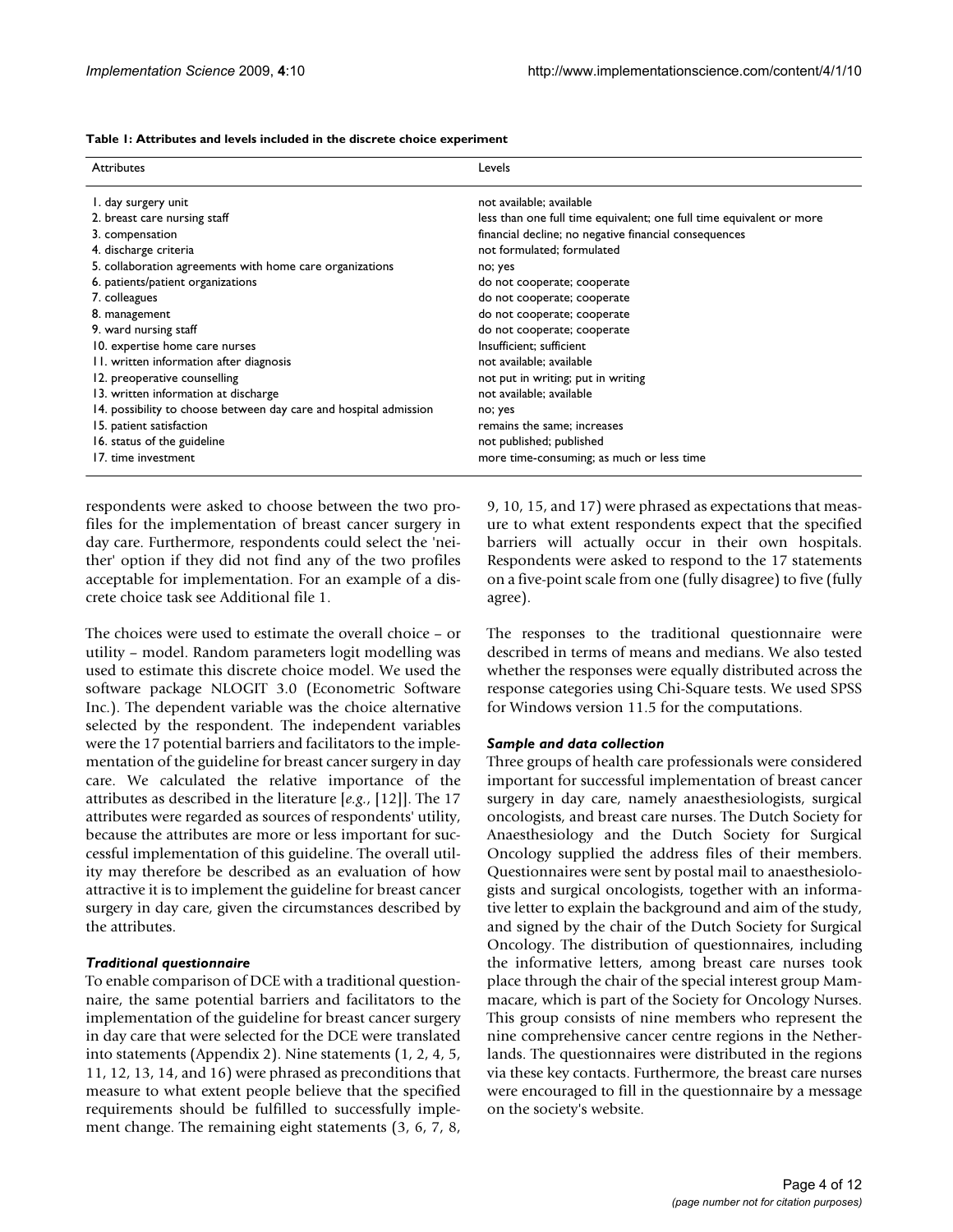A paper-and-pencil questionnaire was developed that consisted of five sections. Because the research presented in the present paper was part of a larger research project entitled 'Investigating the added value of conjoint analysis for the evaluation of barriers and facilitators in implementation studies: the case of breast cancer surgery in ultrashort stay', we will mention only those parts of the questionnaire that relate to the comparison between DCE and a traditional questionnaire. Respondents first completed some background questions, *i.e.*, age, sex, work experience, and mode of employment (salaried versus partnership). The next section included some questions about hospital characteristics. Then, respondents were asked to indicate their perceptions about the 17 potential barriers and facilitators in the 'traditional' way. In the final section, we first introduced the DCE thoroughly. We explained DCE by means of an example from everyday life. Then, respondents were asked to study the attributes and levels, and finally they completed a warm-up task with fill-in instructions. The attribute descriptions and levels, the warm-up task, and the fill-in instructions were presented on an insert. Respondents could take out this insert and re-read the information while evaluating the actual profiles. Following this introduction, respondents completed 14 actual discrete choice tasks. The section ended with three questions about the feasibility of DCE. First, respondents were asked how long it took to complete the discrete choice tasks. Secondly, they were asked to indicate on a scale from one (extremely difficult) to nine (extremely easy) the difficulty of the choice tasks. Finally, they were asked to briefly describe the appropriateness of DCE in implementation research. We calculated the mean number of minutes to complete the discrete choice tasks, and the mean score on the difficulty scale. The answers to the open question about the appropriateness of DCE were classified.

The questionnaire was pilot-tested beforehand. The aim of the pilot was to examine the respondents' understanding of the questionnaire. The pilot was designed as a think-aloud study; this involves respondents thinking aloud as they are completing the questionnaire. Eight respondents participated in the pilot test (three anaesthesiologists; two surgical oncologists; three breast care nurses). Based on the pilot test several changes were made to the layout of the questionnaire, and the wording of the instructions and questions.

## **Results**

## *Response*

We anticipated beforehand that health care professionals (especially physicians) would be difficult respondents to recruit for surveys. Therefore, we decided to approach all anaesthesiologists, all surgical oncologists and all breast care nurses. A total of 1,713 questionnaires were sent to

1,056 anaesthesiologists, 395 surgical oncologists, and 262 breast care nurses in five comprehensive cancer centre regions in the Netherlands. After six weeks, a reminder was sent. Data were collected between August 2006 and November 2006.

One hundred and seventy-four respondents returned the questionnaire (Table 2), resulting in an overall response of 10%. The response rates were 8%, 14%, and 13% for anaesthesiologists, surgical oncologists, and breast care nurses, respectively. The response rates differed statistically significant across these three professional disciplines (Chi-Square test;  $p < 0.001$ ). We could not investigate whether selection bias has occurred because we lack information on the non-responders.

## *Discrete choice experiment*

Of 174 respondents who returned the questionnaire, 18 did not answer the discrete choice tasks. As a result, the responses of 156 respondents could be analyzed. Nearly all attributes were significant at the 1% level, implying that these attributes are relevant to the implementation of the guideline for breast cancer surgery in day care. Only the coefficient for time investment ( $p = 0.174$ ) was not significant.

The relative importances of the attributes (Table 3) show that respondents' choices were influenced most strongly by the attribute 'cooperation of colleagues'. Therefore, whether or not colleagues would assist in implementing the guideline is the most important factor for health care professionals when they think of breast cancer surgery in day care. Also, the cooperation of the ward nursing staff and management was considered highly important. Cooperation of patients and patient organizations was considerably less important. Time investment, status of the guideline, and patient satisfaction were least influential.

## *Traditional questionnaire*

Table 4 presents the results of the traditional questionnaire. Statements related to preconditions and statements related to expectations are presented separately. The rankings of the responses are based on decreasing means. The most striking finding was that the responses to the statements hardly differentiated between barriers. This is particularly true when the median values are considered. Respondents considered the availability of patient information brochures after the diagnosis and at discharge, as well as clear-cut criteria for discharge as the most important requirements for successful implementation of the guideline for breast cancer surgery in day care. The presence of a Day Surgery Unit was considered the least important precondition.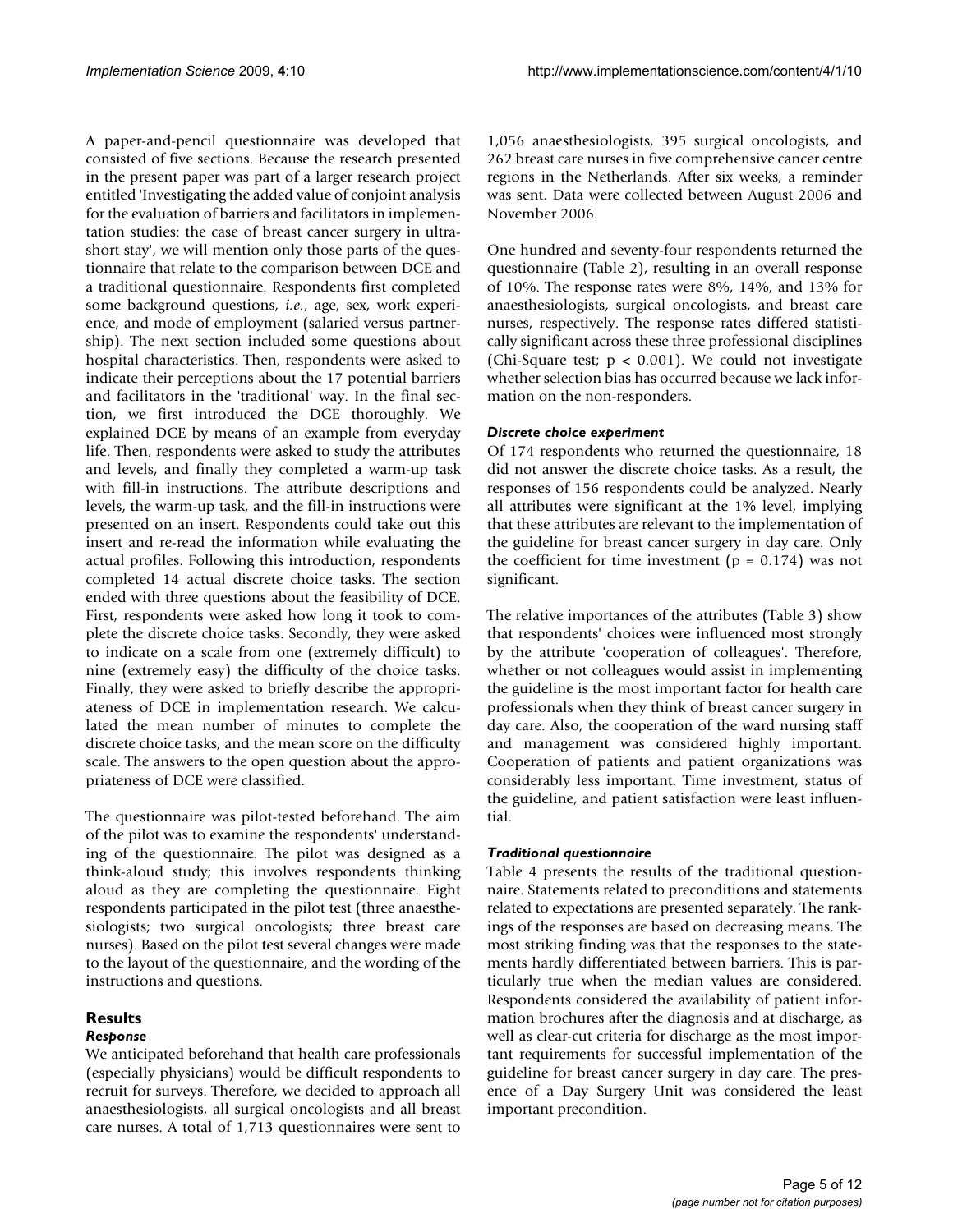| Variable                                                | N      | Value               |
|---------------------------------------------------------|--------|---------------------|
| Professional discipline of respondents, %               | 174    |                     |
| Anaesthesiologists                                      | 84     | 48                  |
| Surgical oncologists                                    | 56     | 32                  |
| Breast care nurses                                      | 34     | 20                  |
| Age, years                                              | 169    | $47 \pm 8(26 - 63)$ |
| Sex, % male                                             | 170    | 62                  |
| Work experience, years                                  | 157    | $13 \pm 9 (0 - 32)$ |
| Employment, %                                           | $133*$ |                     |
| Salaried                                                | 57     | 43                  |
| Partnership                                             | 73     | 55                  |
| <b>Both</b>                                             | 3      | 2                   |
| Presence of an outpatient breast clinic, %              | 163    | 96                  |
| Availability of breast care nurses, fulltime equivalent | 88     | $2.1 \pm 1.4$ (0-8) |
| Setting, %                                              | 96     |                     |
| Ambulatory                                              |        | 25                  |
| 24-hour stay                                            |        | 27                  |
| Admission (> 24 hours)                                  |        | 48                  |
| Presence of a day surgery unit, %                       | 168    | 94                  |

\*Question not applicable to breast care nurses.

The ranking of the expectations reflects to what extent each of the potential barriers to the implementation of the guideline for breast cancer surgery in day care is expected to actually become a barrier in respondents' own hospitals. Table 4 shows that respondents were, on average, most hopeful about the cooperation of those concerned with the implementation of the guideline, *i.e.*, the ward nursing staff, patients and patient organizations, colleagues, and the management. Working according to the guideline is not expected to be more time-consuming because respondents, on average, neither agreed nor disa-

**Table 3: Relative attribute importance (DCE)**

greed with the concerning statement (Appendix 2, statement 17). This suggests that respondents do not perceive time as a major barrier to the implementation of the guideline. For all 17 statements, the responses were not equally distributed across the response categories (Chi-Square tests;  $p < 0.001$ ).

#### *Feasibility of DCE*

The number of minutes to complete the choice tasks was on average  $25.5 \pm 14.7$  minutes. The completion time was 23.7  $\pm$  15.4 minutes for anaesthesiologists, 24.9  $\pm$  12.8

| <b>Attributes</b>                                             | <b>RI</b>     |
|---------------------------------------------------------------|---------------|
| Cooperation colleagues                                        | 12.8500(1)    |
| Cooperation ward nursing staff                                | 10.2877(2)    |
| Cooperation management                                        | 9.5832(3)     |
| Compensation                                                  | 8.0656(4)     |
| Day Surgery Unit                                              | 7.4579(5)     |
| Breast care nursing staff                                     | 5.8002(6)     |
| Expertise home care nurses                                    | 5.5743(7)     |
| Collaboration agreements with home care organizations         | 6.1716(8)     |
| Cooperation patients/patient organizations                    | 4.8736 (9)    |
| Preoperative counselling                                      | 5.1813(10)    |
| Written information after diagnosis                           | 5.0234 $(11)$ |
| Discharge criteria                                            | 3.8478(12)    |
| Written information at discharge                              | 5.4884(13)    |
| Possibility to choose between day care and hospital admission | 4.3883 (14)   |
| Patient satisfaction                                          | 4.1348(15)    |
| Status of the guideline                                       | 1.2989(16)    |
| Time investment*                                              | 0.0271(17)    |

DCE: discrete choice experiment.

RI: relative attribute importance; ranking is in parentheses.

\*Attribute importance is only illustrative as the coefficient for time investment was not statistically significant.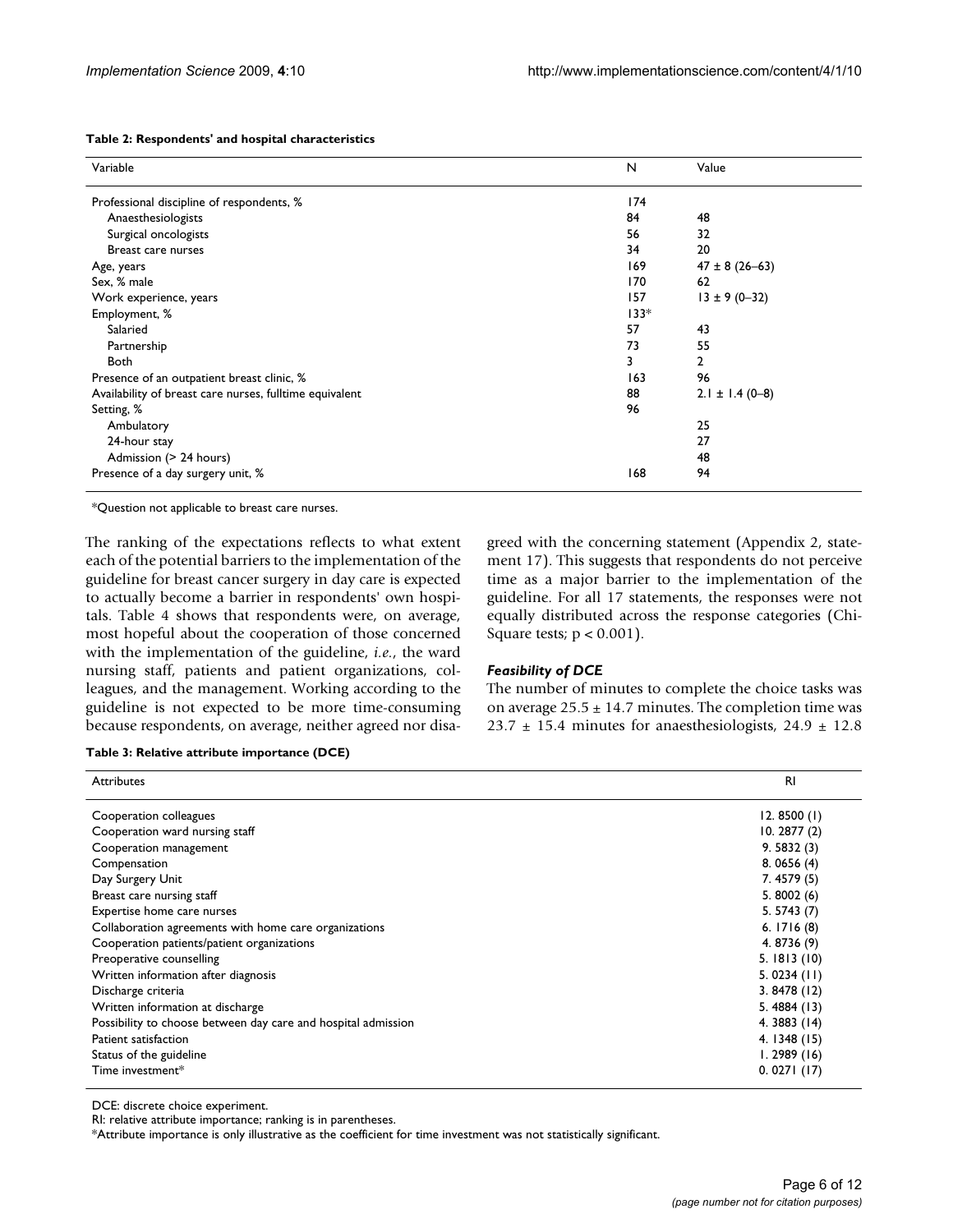| Statement                                                     | Mean $\pm$ SD   | Median (range) |
|---------------------------------------------------------------|-----------------|----------------|
| Preconditions:                                                |                 |                |
| Written information after diagnosis                           | $4.30 + 0.54$   | $4:2-5$        |
| Discharge criteria                                            | $4.18 \pm 0.56$ | $4:2-5$        |
| Written information at discharge                              | $4.08 \pm 0.62$ | $4:2-5$        |
| Status of the guideline                                       | $4.05 \pm 0.69$ | $4:2-5$        |
| Preoperative counselling                                      | $4.05 \pm 0.69$ | $4:2-5$        |
| Breast care nursing staff                                     | $4.02 \pm 0.73$ | $4:2-5$        |
| Collaboration agreements with home care organizations         | $3.93 \pm 0.77$ | $4: 1 - 5$     |
| Possibility to choose between day care and hospital admission | $3.87 \pm 0.86$ | $4:2-5$        |
| Day Surgery Unit                                              | $3.73 \pm 0.94$ | $4; 1 - 5$     |
| Expectations:                                                 |                 |                |
| Cooperation ward nursing staff                                | $3.88 \pm 0.52$ | $4:2-5$        |
| Cooperation patients/patient organizations                    | $3.86 \pm 0.48$ | $4:2-5$        |
| Cooperation colleagues                                        | $3.81 \pm 0.53$ | $4:2-5$        |
| Cooperation management                                        | $3.81 \pm 0.68$ | $4: 1 - 5$     |
| Compensation                                                  | $3.75 \pm 0.86$ | $4; 1 - 5$     |
| Expertise home care nurses                                    | $3.73 \pm 0.83$ | $4: 1 - 5$     |
| Patient satisfaction                                          | $3.52 \pm 0.81$ | $4; 1 - 5$     |
| Time investment                                               | $2.82 \pm 0.90$ | $3; 1 - 5$     |

**Table 4: Health care professionals' perceptions about potential barriers and facilitators to the implementation of the guideline for breast cancer surgery in day care**

SD: standard deviation.

Respondents indicated on a 5-point scale from 1 (fully disagree) to 5 (fully agree) to what extent they agreed with the 17 statements.

minutes for surgical oncologists, and  $30.5 \pm 14.9$  minutes for breast care nurses. The three disciplines did not differ significantly from each other (ANOVA;  $p = 0.083$ ).

The mean difficulty score was  $4.8 \pm 2.3$  on a scale from one to nine. Mean score was  $4.3 \pm 2.2$  for anaesthesiologists,  $5.5 \pm 2.2$  for surgical oncologists, and  $4.8 \pm 2.3$  for breast care nurses. The three disciplines differed significantly from each other (ANOVA; p = 0.023), *i.e.*, anaesthesiologists found the discrete choices significantly more difficult than the surgical oncologists (Bonferroni;  $p =$ 0.018).

We classified the answers to the open question about the appropriateness of DCE into three main categories. Twenty-six respondents found DCE an appropriate method, and 63 respondents thought that the method is inappropriate. Forty-five respondents did not explicitly state whether or not they think it is an appropriate method. These respondents did not respond to the methodology but instead they focussed on the clinical subject; other respondents answered: 'I do not know (or I doubt) whether this is an appropriate method' or 'I have no opinion'. Twenty-two respondents did not complete the question. The 63 respondents who judged DCE inappropriate gave in total 85 reasons for their opinion. We subdivided these reasons into seven subcategories. Table 5 shows that 'too difficult' was by far the most frequently mentioned reason (51%).

#### **Discussion**

To the best of our knowledge this is the first application of DCE in implementation research. We used DCE to identify barriers and facilitators to the implementation of the guideline for breast cancer surgery in day care. The objective of our study was to investigate the complementary value of DCE for the evaluation of barriers and facilitators in implementation research. To meet this objective we compared the results of a traditional questionnaire with the results of a DCE. In addition, we asked respondents for their opinions about the feasibility of DCE.

Neither DCE nor a traditional questionnaire was considered the 'gold standard' for identifying potential barriers and facilitators to the implementation of breast cancer surgery in day care. The reason why we conducted this study was that we would expect that DCE would provide implementers with more specific information to better fine-tune the implementation strategies. The results of a DCE provide implementation researchers and clinicians with a relative attribute importance ranking that can be used to prioritize potential barriers and facilitators to change. Prioritizing is useful to tailor the implementation strategies to the specific problems and challenges of a particular implementation process. Furthermore, the DCE method makes it possible to gain insight into the tradeoffs people make between barriers to change on the one hand and facilitators on the other hand.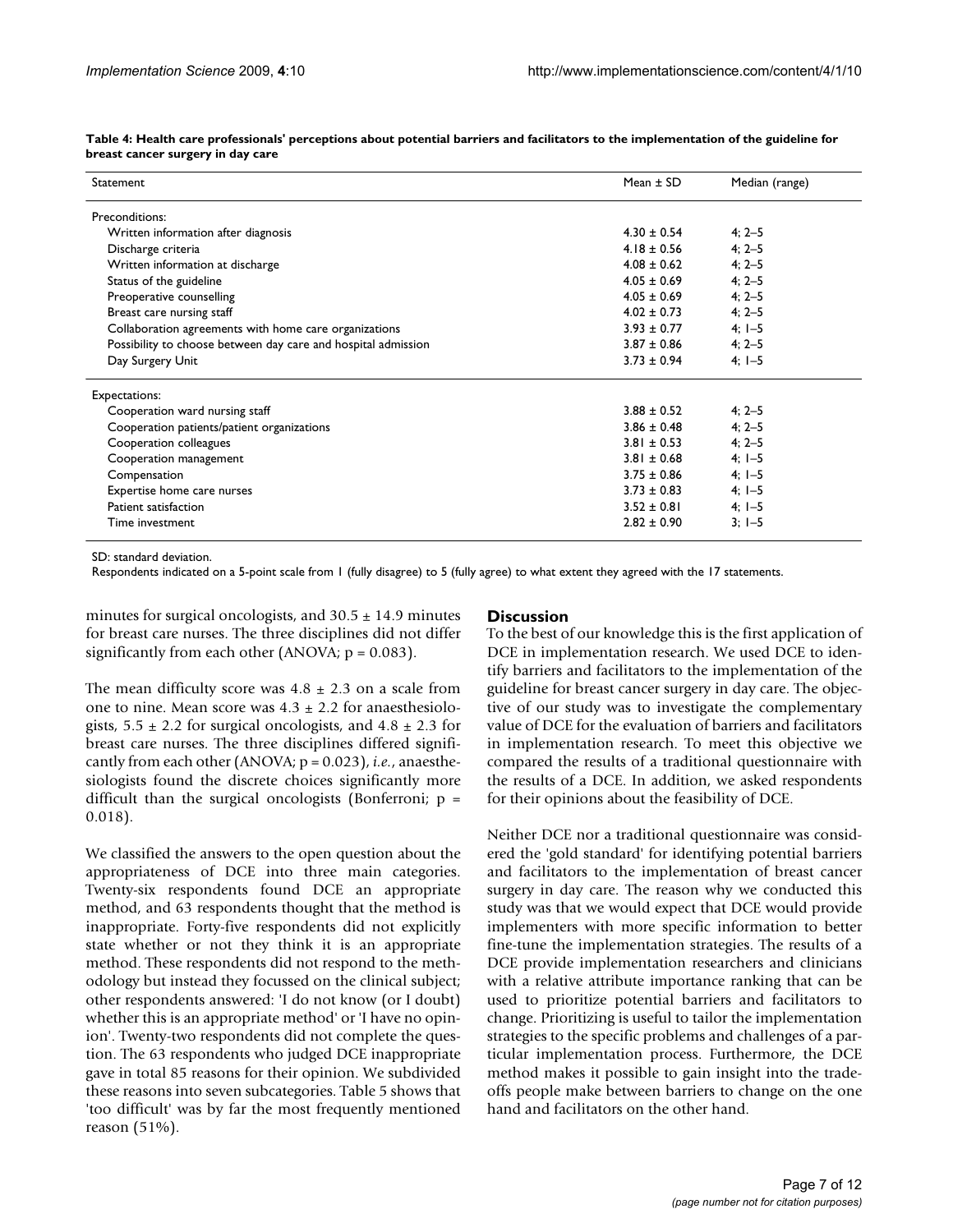| Reason                                                       | Frequency       |
|--------------------------------------------------------------|-----------------|
| Too difficult                                                | 43              |
| Too time-consuming                                           | $\overline{13}$ |
| Boring/irritating/unpleasant                                 | $\overline{10}$ |
| Unrealistic/illogical                                        | 7               |
| Quality of results/data analysis too difficult               | 6               |
| All attributes are important/circumstances should be optimal | 4               |
| Degree of abstraction                                        | $\overline{2}$  |
| Total                                                        | 85              |

#### **Table 5: Why respondents think DCE is an inappropriate method**

Of 156 respondents, 63 thought that the DCE method is inappropriate. These 63 respondents gave in total 85 reasons.

The traditional questionnaire was made up of statements that respondents answered on a five-point scale ranging from one (fully disagree) to five (fully agree). The questionnaire included both statements related to preconditions and statements related to expectations. Both kinds of statements cannot be compared to each other because the interpretation of the responses is considerably different. Statements phrased as preconditions measure whether the specified requirements should be fulfilled to successfully implement change. Statements phrased as expectations measure whether the specified barriers are expected to actually occur in respondents' own hospitals. Although the extent to which respondents agreed with the statements about the preconditions might be interpreted as a measure of the importance respondents attach to each of the requirements, it does not provide information about the relative importance of the barriers and facilitators and the trade-offs people make. Hence, a traditional questionnaire cannot easily be used to identify the most crucial barriers and facilitators to successful implementation and to leave aside the relatively unimportant ones. Furthermore, we must interpret the results of the traditional questionnaire with caution because the responses to the statements hardly differed from each other. One could argue that essentially respondents agreed with all statements to the same extent, which makes ranking less useful.

The results of our DCE and traditional questionnaire would possibly lead to different implementation strategies. This confronts those who are involved in implementation processes with serious difficulties, because we do not know which method is the best one. There are three major differences between DCE and the traditional questions that might challenge the comparability of the results. First, DCE is based on random utility theory that assumes that an individual acts rationally and always chooses the alternative with the highest level of utility. In our experiment, the 17 attributes (the independent variables in the utility function) are regarded as sources of respondents' utility because the attributes are more or less important for successful implementation of the guideline for breast cancer surgery in day care. The overall utility may therefore be described as an evaluation of how attractive it is to implement the guideline for breast cancer surgery in day care given the circumstances as described by the attributes. DCE is therefore a preference-based method in contrast with the traditional questionnaire that has no theoretical underpinnings. Second, the regular questions are more likely to measure the perceived barriers and facilitators that may not reflect the actual barriers and facilitators. The results of a DCE are likely to give a more objective view of the factors that are important for successful implementation. When responding to the regular questions, respondents are generally inclined to refer to the circumstances in their own hospitals ('which barriers would we encounter in our hospital?'). Whether respondents really answer the regular questions with their own hospitals' situations in mind depends to a great extent on the wording of the questions, which is not standardized. Discrete choice tasks present subjects with hypothetical scenarios; hence there is no link between the choices and subjects' current clinical practice. Third, in a DCE people are forced to make choices and trade off attributes, which is closer to the decision-making context in reality than the regular questions.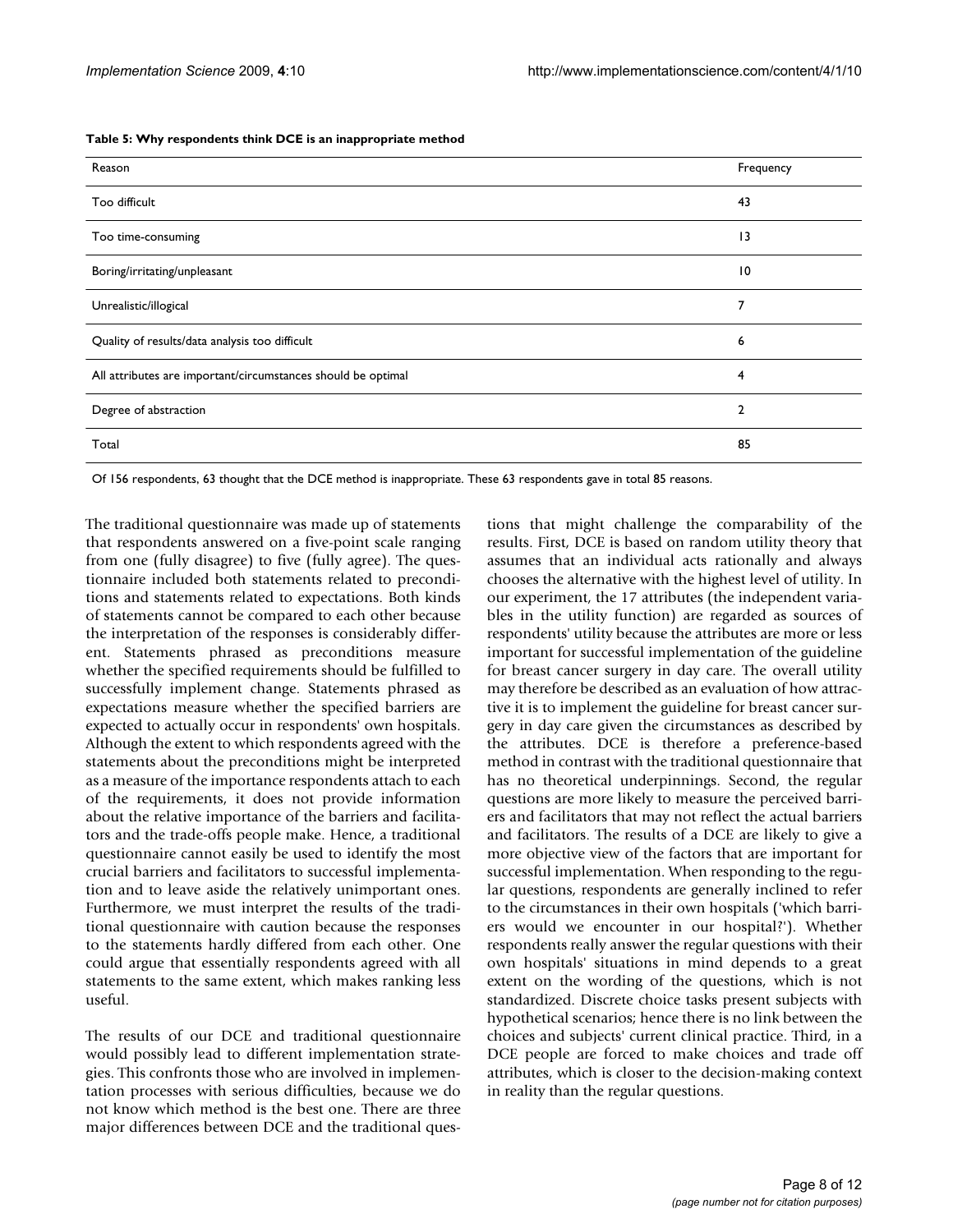We encountered a low overall response rate of 10%. In accordance with Sitzia and Wood [14], sending reminders did little to increase the response rate. Response rates for mail surveys are approximately 62% [15]. Large variation is reported for response rates for DCE in the health care literature, ranging from 18% [16] to 98% [17]. We do not know if, to what extent, and how the low response has influenced the results. In the current study, there are four possible explanations for the low response. First, we investigated a complex multi-faceted health care decision – the implementation of the guideline for breast cancer surgery in day care – that moreover involves multiple professional disciplines. In implementation research, it is important to take into consideration this multidisciplinary nature of many health care decisions because different groups of health care professionals may express different opinions, interests, and preferences. Hence, the potential barriers and facilitators to the implementation of the guideline need not necessarily be the same for anaesthesiologists, surgical oncologists, and breast care nurses. To facilitate comparison between these groups, we developed an identical questionnaire for all three disciplines. Although the advantages of this approach are obvious, a disadvantage is that we could not completely finetune the questions to the specific circumstances of each professional group. Therefore, respondents may have considered the questions too broad and not fully applicable to their own situations. In particular, anaesthesiologists were expected to respond suboptimally because this group of health care professionals is less closely associated with the subject of the survey compared to surgical oncologists and breast care nurses. Respondents may thus have had less affinity with the questions. A second explanation for the low response may be the use of self-complete postal questionnaires. Other more personal data collection methods are available, and telephone or face-to-face interviews might well have increased the response rate, though at much higher costs. The phenomenal growth of internet technology in recent years has prompted many health care researchers to find ways of using this technology to communicate more effectively. Braithwaite *et al.* [18] examined whether internet-based surveys among health professionals can offer a valid alternative to traditional survey methods. They performed a systematic review of published internet-based surveys among health professionals and found response rates ranging from 9% to 94%. The authors also conducted an internet-based survey among general practitioners that explored attitudes about using an internet-based decision support system for the management of familial cancer. They achieved a response rate of 52.4% after five e-mail reminders. Brown and Kittleson [19] compared the response rates from an email survey (43%) and a web-based survey (48%), and found no statistically significant differences between the two groups. An online survey among chiropractors

yielded a response rate of 35.8% [20]. As online surveys become more feasible for more populations, it is worth considering the use of e-mail or the web as data collection tools in future research.

Third, the clinical subject may have been too complex to introduce DCE in implementation research. The implementation of the guideline for breast cancer surgery in day care is a complex process that involves changes on the organizational and management level, as well as the level of health care professionals and patients. The complexity of the clinical subject furthermore required that we had to include large numbers of potentially influential attributes. Therefore, we used HII, which is a more complex alternative to standard DCE.

Fourth, the questionnaire included both the traditional questions and the discrete choice tasks. All respondents first answered the traditional questions and then the discrete choice tasks. We do not know whether the response would have been better if respondents had been offered only the traditional questions or only the discrete choices. Several studies have shown that response rate is not correlated to questionnaire length [14,15,21]. Intuitively, we would nevertheless expect a higher response rate if the questionnaire included only the traditional questions for three reasons. First, our questionnaire was lengthy, and obviously completing only the traditional questions takes less time. Second, because respondents were likely to be unfamiliar with DCE, the discrete choice tasks were introduced thoroughly. Yet, this extensive introduction and warm-up task with fill-in instructions required a lot of reading, and thus time and motivation. Mean completion time of the discrete choice tasks was more than 25 minutes. Third, discrete choice tasks are without doubt more cognitively demanding than the traditional questions. The mean difficulty score was 4.8 on a scale from 1 to 9, which means 'somewhat difficult' to 'not difficult/not easy'. Eighteen respondents did not answer the discrete choice tasks. Although we did not systematically investigate why these respondents did not complete the choice tasks, we suppose that the two main reasons are the complexity of the DCE and the length of the questionnaire. We do not expect that these 18 respondents would have completed the DCE if the choices were presented before the traditional questions. The answers to the open question about the appropriateness of DCE are in support of this, and suggest doubt about the feasibility of DCE.

A considerable variety exists in the design and analysis of studies investigating barriers and facilitators to the implementation of change. In most cases, the analysis is constrained to descriptive statistics. Because of limitations associated with the methods typically applied in implementation research (see introduction), uncertainty exists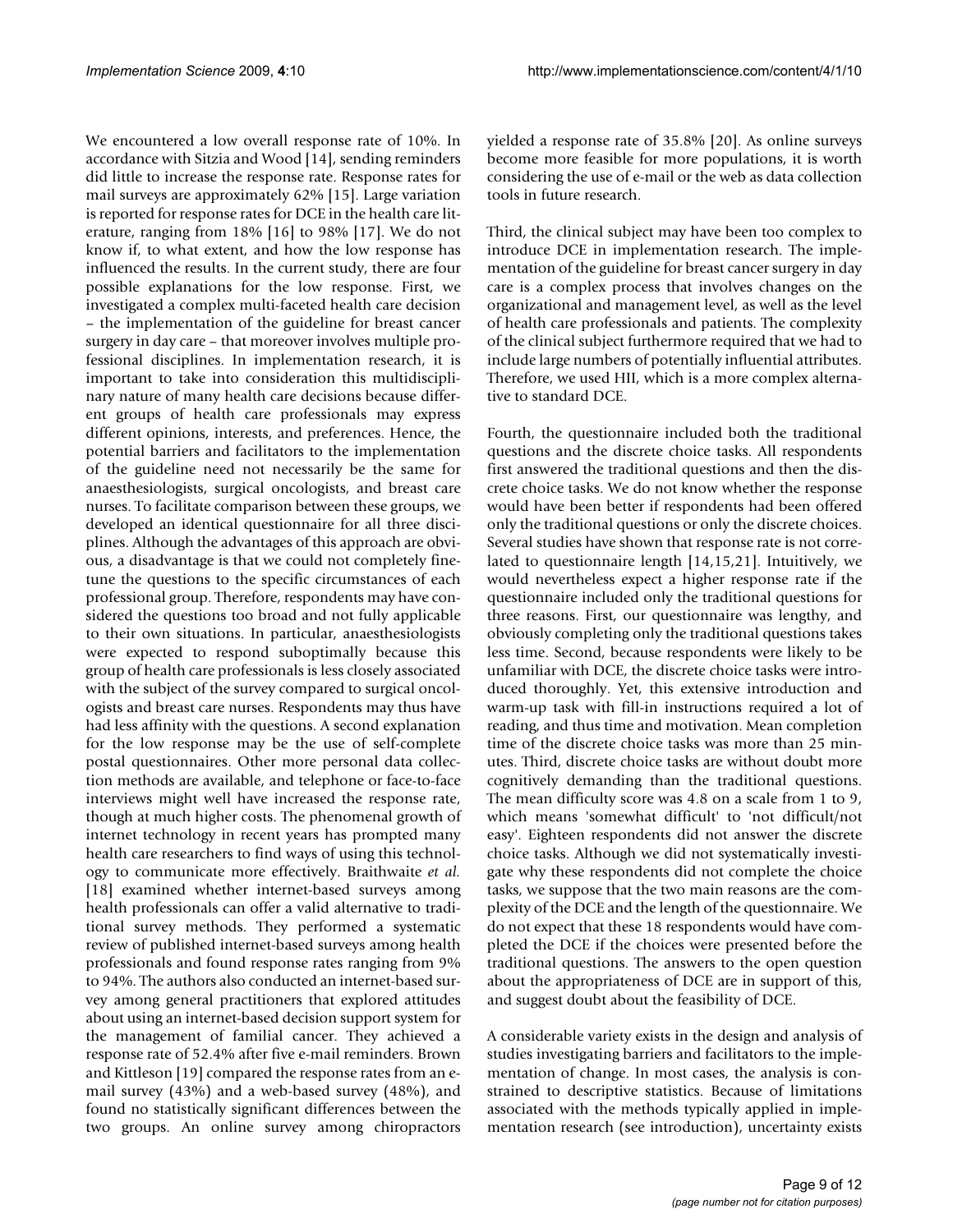with respect to the most useful research methodology. DCE should theoretically overcome the limitations of traditional methods, and provide implementers with more specific information, *i.e.*, insight into the trade-offs people make and relative attribute importance. Because DCE probably reflects actual implementations decisions more closely, it is expected that the implementation strategies will become more tailored to the actual preferences, needs, and wishes of those who are involved in the actual implementation process. It is furthermore expected that this will increase the cost-effectiveness of implementation strategies. So, on theoretical and conceptual grounds it can be suggested that DCE should be considered the reference standard in our study [8]. From a practical point of view, however, our study revealed that DCE could not entirely fulfil the role of 'gold standard'. In brief, respondents considered the method too difficult and too timeconsuming, which may partly explain the low response. The feasibility of any method is – at least partly – dependent on the study context such as the target respondents, study design, clinical subject, and data collection method. Further empirical applications should investigate whether DCE can really make a valuable contribution to the implementation science.

## **Conclusion**

DCE was proposed as a tool to identify potential barriers and facilitators to the implementation of change. The results of a DCE and a traditional questionnaire would probably lead to different implementation strategies. Although there is no 'gold standard' for prioritising potential barriers and facilitators to the implementation of change, theoretically, DCE would be the method of choice. However, the feasibility of using DCE was less favourable; respondents considered the method too difficult and too time-consuming, which may – at least partly – explain the low response.

## **Competing interests**

The authors declare that they have no competing interests.

## **Authors' contributions**

DHP has made substantial contributions to the design of the study and planning of the work that led to the manuscript, the acquisition, analysis and interpretation of data, and has been involved in drafting and critically revising the manuscript for important intellectual content. TW has made substantial contributions to the conception and design of the study, the acquisition, analysis and interpretation of data, and has been involved in drafting and critically revising the manuscript for important intellectual content. BGCD has made substantial contributions to the conception and design of the study, the analysis and interpretation of data, and has been involved in drafting and critically revising the manuscript for important intellectual content. MK has made substantial contributions to the design of the study, and has been involved in critically revising the manuscript for important intellectual content. MFM has made substantial contributions to the conception and design of the study, and has been involved in critically revising the manuscript for important intellectual content. CDD has made substantial contributions to the conception and design of the study and planning of the work that led to the manuscript, the acquisition, and interpretation of data, and has been involved in drafting and critically revising the manuscript for important intellectual content. All authors have read and approved the final submitted version of the manuscript.

## **Appendix 1: Key recommendations**

1. In hospital at least one breast cancer nurse should be available at all times

2. The surgical oncologist and breast cancer nurse are both responsible for information about diagnosis and treatment options (preoperative counselling)

3. Oral counselling after the diagnosis is supported by written information

4. Patients should be visited by the surgeon preoperatively on the day of surgery

5. Patients should be visited by the breast cancer nurse preoperatively on the day of surgery

6. Patients should receive information from the surgeon before discharge

7. Patients should receive information from the anesthesiologist before discharge

8. Patients should be visited by the breast care nurse before discharge

9. Patients who are scheduled for day care surgery should be allowed to decide postoperatively in favour of an admission into hospital

10. Oral counselling at discharge is supported by written information

11. Patients are discharged based on clear-cut discharge criteria

12. Specialized home care is available for a period of time after surgery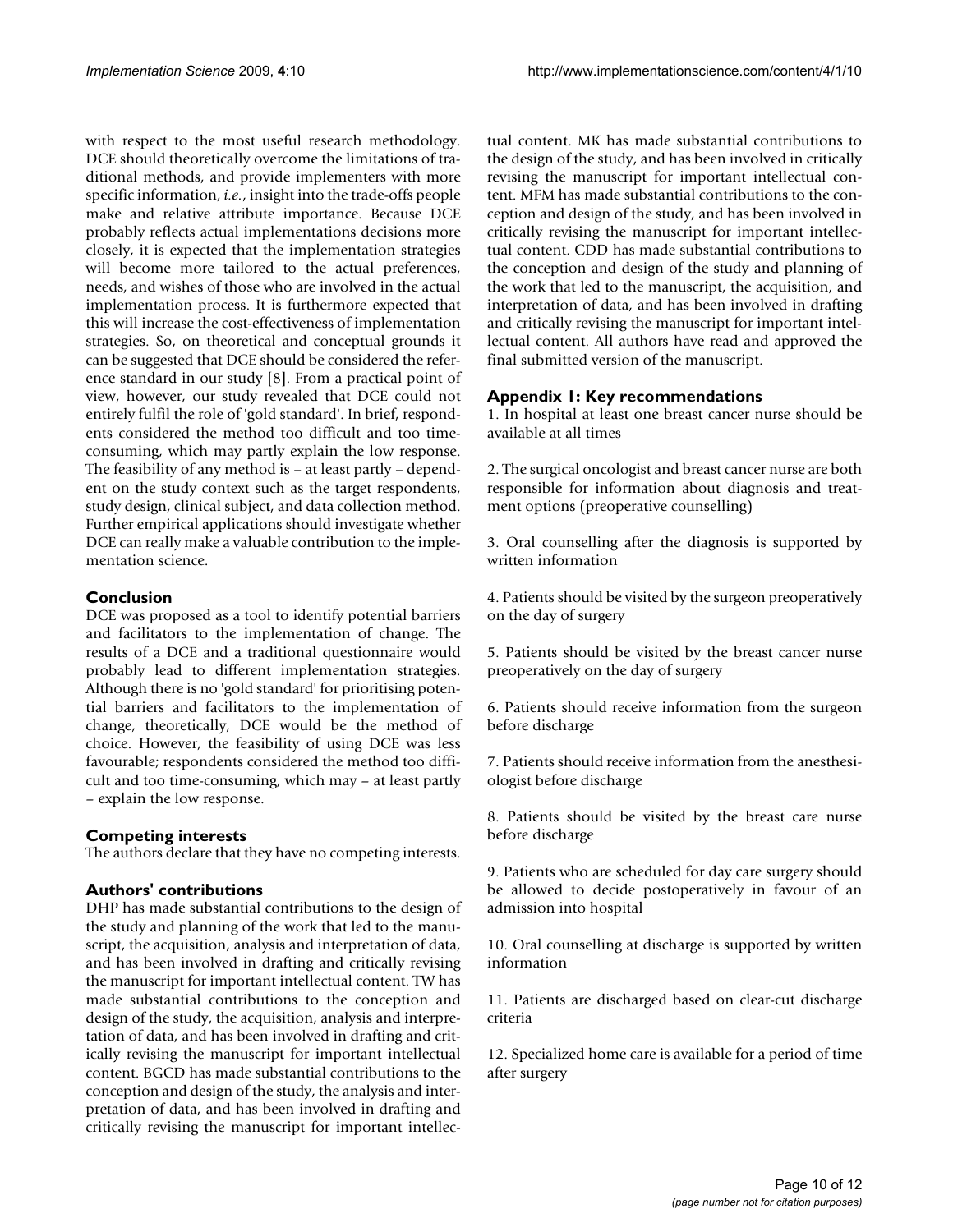## **Appendix 2: Statements included in the traditional questionnaire\***

1. Implementation of the guideline for breast cancer surgery in day care requires that a Day Surgery Unit is available

2. In my opinion working according the guideline requires the availability of a breast cancer nurse staff the size of at least one full time equivalent

3. I do not expect my income declines if the guideline for breast cancer surgery in day care are implemented

4. In my opinion working according the guideline requires that clear-cut discharge criteria are formulated

5. In my opinion working according the guideline requires that collaboration agreements are made with home care organizations

6. I expect that patients/patient organizations cooperate in applying the guideline

7. I expect that colleagues cooperate in applying the guideline

8. I expect that management cooperates in applying the guideline

9. I expect that ward nursing staff cooperates in applying the guideline

10. I expect home care nurses have enough expertise to provide postoperative care at home

11. In my opinion working according the guideline requires the availability of written information that supports the oral counselling after the diagnosis

12. In my opinion working according the guideline requires that the content of the preoperative counselling is put in writing

13. In my opinion working according the guideline requires the availability of written information that supports the oral counselling at discharge

14. In my opinion working according the guideline requires that patients who are scheduled for day care surgery are allowed to decide postoperatively in favour of an admission into hospital

15. I expect that patient satisfaction increases as a result of implementation of the guideline

16. I think it is important that the guideline is nationally supported, published and dispersed

17. I expect working according the guideline is more timeconsuming for me as compared to the current situation

\* Statements 1, 2, 4, 5, 11, 12, 13, 14, and 16 were phrased as preconditions; statements 3, 6, 7, 8, 9, 10, 15, and 17 were phrased as expectations.

## **Additional material**

## **Additional file 1**

5908-4-10-S1.doc]

*Example of a discrete choice task. The table shows an example of a discrete choice task* Click here for file [\[http://www.biomedcentral.com/content/supplementary/1748-](http://www.biomedcentral.com/content/supplementary/1748-5908-4-10-S1.doc)

**Acknowledgements** This study was financially supported by a grant from the Dutch Organization for Health Research and Development (grant number 945-14-411 HTA). The funding agreement ensured the authors' independence in the design and conduct of the study, collection, management, analysis and interpretation of data, writing, and publishing the report. Authors are grateful to S.J. Brenninkmeijer, C.L.H. van Berlo, W.T.M. Aben, I. Jaspers, C.M.J. Starren, H-F Gramke, J.A. van Suijlekom, and J.W.M. Pinckaers for their participation in the pilot test. The authors would also like to thank the anonymous respondents who completed the final questionnaire.

### **References**

- 1. Grol R, Jones R: **[Twenty years of implementation research.](http://www.ncbi.nlm.nih.gov/entrez/query.fcgi?cmd=Retrieve&db=PubMed&dopt=Abstract&list_uids=10735266)** *Fam Pract* 2000, **17:**S32-S35.
- 2. Grol R: **Successes and failures in the implementation of evidence-based guidelines for clinical practice.** *Med Care* 2001, **39:**II-46-II-54.
- 3. Grol R, Grimshaw J: **[From best evidence to best practice: effec](http://www.ncbi.nlm.nih.gov/entrez/query.fcgi?cmd=Retrieve&db=PubMed&dopt=Abstract&list_uids=14568747)[tive implementation of change in patients' care.](http://www.ncbi.nlm.nih.gov/entrez/query.fcgi?cmd=Retrieve&db=PubMed&dopt=Abstract&list_uids=14568747)** *Lancet* 2003, **362:**1225-1230.
- 4. Grol R, Wensing M, Eccles M: *Improving patient care: the implementation of change in clinical practice* Oxford: Elsevier; 2005.
- 5. Bosch M, van der Weijden T, Wensing M, Grol R: **[Tailoring quality](http://www.ncbi.nlm.nih.gov/entrez/query.fcgi?cmd=Retrieve&db=PubMed&dopt=Abstract&list_uids=17378860) [improvement interventions to identified barriers: a multiple](http://www.ncbi.nlm.nih.gov/entrez/query.fcgi?cmd=Retrieve&db=PubMed&dopt=Abstract&list_uids=17378860) [case analysis.](http://www.ncbi.nlm.nih.gov/entrez/query.fcgi?cmd=Retrieve&db=PubMed&dopt=Abstract&list_uids=17378860)** *J Eval Clin Pract* 2007, **13:**161-168.
- 6. Will BP, Berthelot JM, Le Petit C, Tomiak EM, Verma S, Evans WK: **[Estimates of the lifetime costs of breast cancer treatment in](http://www.ncbi.nlm.nih.gov/entrez/query.fcgi?cmd=Retrieve&db=PubMed&dopt=Abstract&list_uids=10762744) [Canada.](http://www.ncbi.nlm.nih.gov/entrez/query.fcgi?cmd=Retrieve&db=PubMed&dopt=Abstract&list_uids=10762744)** *Eur J Cancer* 2000, **36:**724-735.
- 7. Frotscher C, Beets G, Hebly M, Dirksen CD, Kessels A, Bemelmans M, Marcus M, Meyenfeldt von M: **Breast cancer surgery in ambulatory setting: blessing or curse.** in press.
- 8. van Helvoort-Postulart D, Dellaert BGC, van der Weijden T, von Meyenfeldt MF, Dirksen CD: **[Discrete choice experiments for](http://www.ncbi.nlm.nih.gov/entrez/query.fcgi?cmd=Retrieve&db=PubMed&dopt=Abstract&list_uids=18973148) [complex health care decisions: does hierarchical information](http://www.ncbi.nlm.nih.gov/entrez/query.fcgi?cmd=Retrieve&db=PubMed&dopt=Abstract&list_uids=18973148) [integration offer a solution?](http://www.ncbi.nlm.nih.gov/entrez/query.fcgi?cmd=Retrieve&db=PubMed&dopt=Abstract&list_uids=18973148)** *Health Econ* 2008.
- 9. Louviere JJ, Hensher DA, Swait JD: *Stated choice methods: analysis and application* Cambridge University Press; 2000.
- 10. American Marketing Association: **Conjoint analysis: a guide for designing and interpreting conjoint studies.** *Market Research Division, Marketing Research Techniques Series* 1992.
- 11. Louviere JJ: **Hierarchical information integration: a new method for the design and analysis of complex multiattribute judgment problems.** *Adv Consum Res* 1984, **11:**148-155.